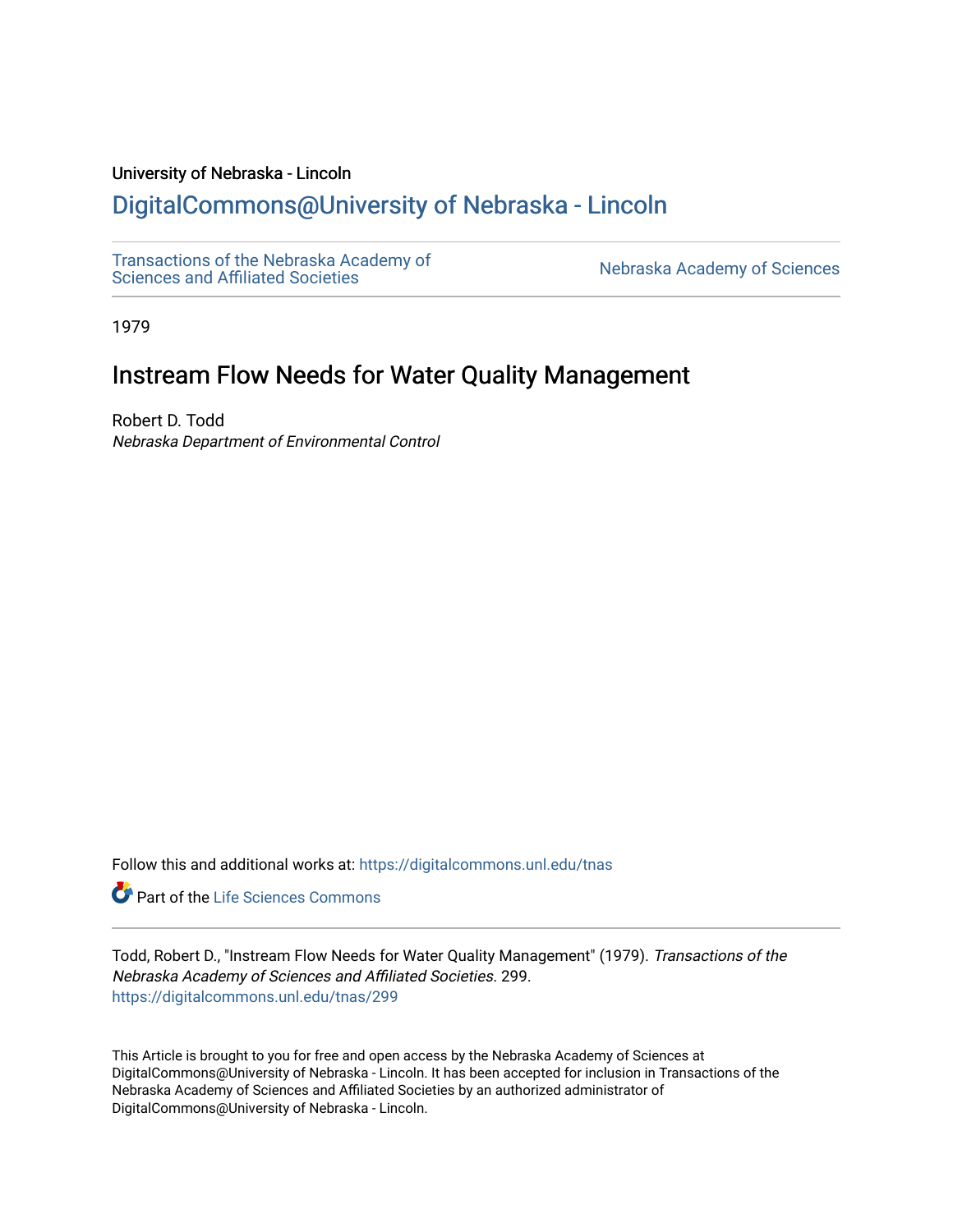### **INSTREAM FLOW NEEDS FOR WATER QUALITY MANAGEMENT**

### **ROBERT D. TODD**

Research Analyst Nebraska Department of Environmental Control

The Department of Environmental Control (DEC) was established by legislative action with passage of the Nebraska Environmental Protection Act in 1971. This legislation gave broad powers to the department directing the development of comprehensive programs for the prevention, control, and abatement of new or existing pollution of the air, waters, and land of the state. This authority is further spelled out by statute with regard to development of control programs, water quality standards, and wastewater treatment criteria.

The water pollution abatement programs administered by DEC are based primarily on two basic sets of regulations, Water Quality Standards and National Pollutant Discharge Elimination System (NPDES) Rules and Regulations. The primary purpose of the Water Quality Standards is to protect the public health and welfare. These standards are applicable to all waters of the state, flowing or impounded. The general criteria in the standards cover aesthetic conditions; suspended, colloidal, or settleable solids; oil and grease; and chlorides. The general criteria are applied statewide regardless of the water body.

In addition to the general criteria, the standards contain specific numeric criteria. These criteria are established on a segment-by-segment basis in each of the thirteen river basins in Nebraska. limits are established for dissolved oxygen, conductivity, total dissolved solids, and ammonia and fecal coliforms, dependent upon the assigned beneficial use of a given segment in a basin. These limits are based on background data from stream monitoring and Environmental Protection Agency (EPA) approved water quality criteria. Limits are established in a manner which protects high quality streams by establishing more rigid limits, while streams of lesser quality have lower but still protective limits as dictated by the EPAestablished criteria.

The Rules and Regulations established pursuant to the NPDES set up effluent limitations for a wide range of municipal and industrial discharges. The limits established under the NPDES system are based on current treatment technology and

have as a goal zero discharge of pollutants by 1985. In Nebraska the majority of NPDES permits issued to dischargers have been based on these technology-based effluent limits. These limits do not take into consideration the water quality of the receiving stream; however, the department has required more stringent effluent limitations based on water quality standards where the effluent limits are not adequate to protect instream water quality.

Effluent limitations based on water quality standards bring a completely new set of problems into play when the wastewater facilities are designed. Treatment technology has practical limits with respect to pollutant removal capabilities. Treatment above and beyond 95 percent removal often becomes quite difficult to maintain and results in a considerable increase in cost for construction, operation, and maintenance. Capital expenditures for municipal treatment systems in Nebraska in the past ten years exceeded \$177 million. These costs could be much higher if facilities are required to provide more advanced treatment due to instream water quality problems.

In these cases, when wastewater facilities must meet more stringent effluent limitations, the underlying problem is often related to water availability in the receiving stream. Lower than normal flows result in a decrease in the assimulative capacity of the receiving water, thereby resulting in real or potential water quality problems. For some facilities the solution to the problem is construction of a complete retention lagoon system. This, of course, meets the goal of zero discharge of pollutants; however, it also eliminates a source of water to the stream. In some cases, adequately treated wastewater provides a benefit by augmenting flow. For this reason the department recommends that, where possible, maximum recycling and recovery of water and wastewater components should be our ultimate goal, rather than zero pollutant discharge. In this regard, complete retention facilities can be developed which utilize the wastewater resource through irrigation or other methods, rather than relying solely on evaporation for treatment.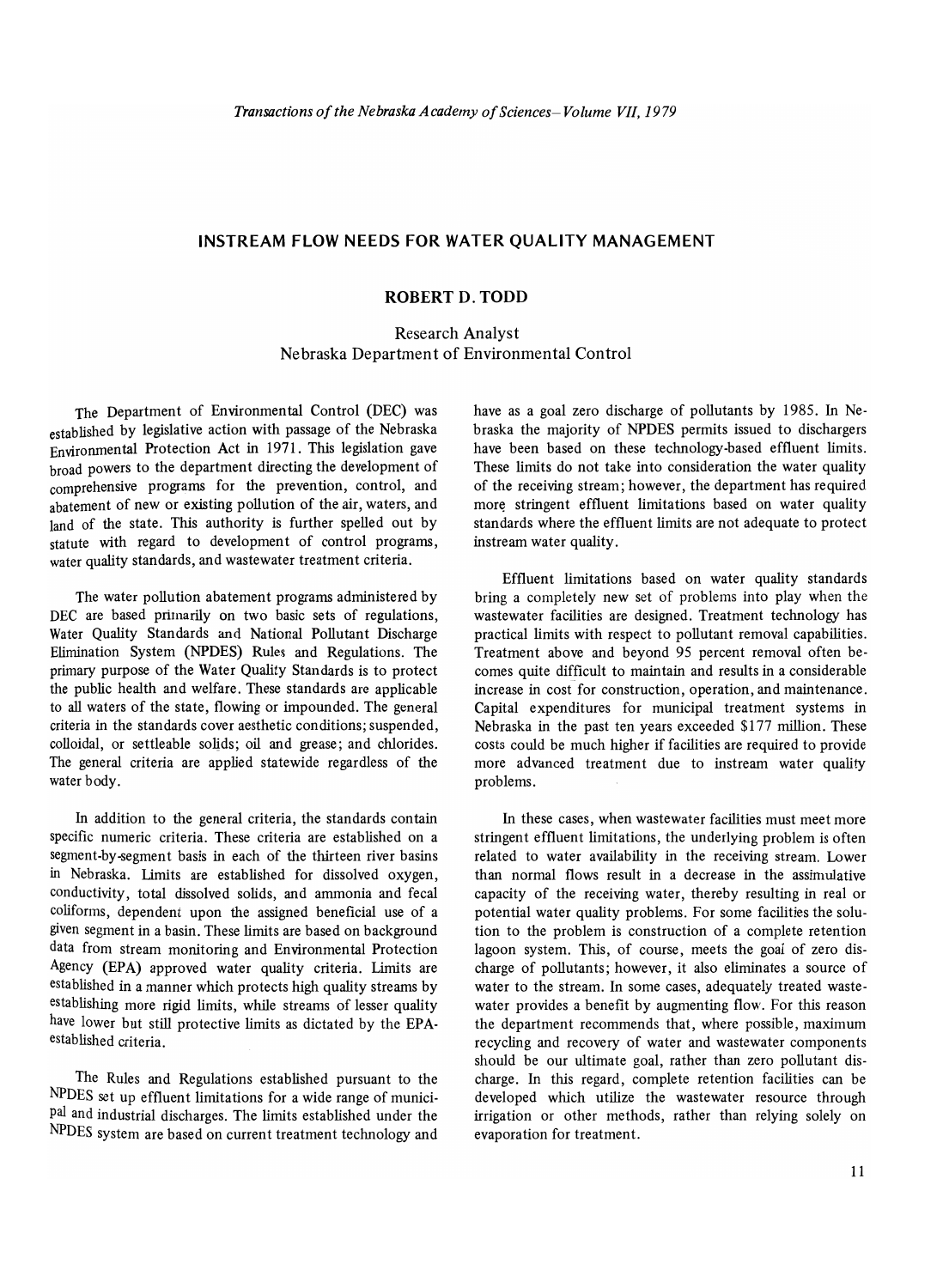The need for advanced treatment due to instream conditions is not restricted to municipal discharges. Industrial effluent limitations are in general more stringent than the municipal limitations, due to the different categories of pollutants discharged.

The wastewater facility at the Spencer Food Plant in Schuyler, Nebraska, is a good example of a water quality program to provide advanced treatment because of low in· stream flows. Spencer Foods is a beef processing plant with a daily kill capacity of about 2,500 head. Wastewater treatment consists of three parallel anaerobic lagoons, a mechanically aerated activated sludge system, and two large series-operated polishing lagoons. The facility has an average discharge of 2.0 MGD. The discharge flows to Shonka Ditch, then to Lost Creek. The water flows in Shonka Ditch and Lost Creek are regulated by discharges from the Loup Power Canal. Flows in Lost Creek vary from 1.4 cfs to over 100 cfs throughout the year. The annual mean discharge is approximately 23 cfs or 14.8 MGD.

Technology-based effluent limitations on ammonia discharge for meat processing facilities are calculated on the number and pounds of beef killed per day. These limits would allow for a daily maximum ammonia discharge of 320 pounds (145 kg) for the Spencer Food Plant. This effluent limitation was not totally adequate in providing for protection of instream water quality in Lost Creek.

In order to assure compliance with Nebraska Water Quality Standards, a more stringent effluent limitation was necessary. The limitation would be affected by the daily kill and also the receiving water flow. It was determined that the applicable Water Quality Standards should be met at that point in Lost Creek where it is crossed by the Highway 15 bridge. This would provide for the mixing zone required in Water Quality Standards applications.

The NPDES permit for this facility now contains the following formula to be used in determining the maximum pounds per day of discharge limitation for the Spencer Food Plant:

 $Y = 5.38 \cdot V \cdot X$  Where

- $Y =$ The allowable pounds of ammonia per day
- $V =$  Allowable concentration of total ammonia for a specific temperature and pH in Lost Creek\*
- $X =$  Flow in Lost Creek in cubic feet per second at the Highway 15 bridge

\*Based on Thurston's *Aqueous Amnwnia Equilibrium*  Calculations.

The above-referenced formula provides a method calculating an effluent limit for the discharge pipe that  $\mu$ protect the water quality in Lost Creek as specified in t Nebraska Water Quality Standards.

Thurston's equations are an important part of the calcu tions necessary in applying the NPDES permit formula. T equation allows calculations of the allowable total ammo) concentration in an aqueous solution of specified pH a temperature which will result in an un-ionized ammonia co centration of less than  $0.025$  mg/1. The toxicity of an aqueo solution of ammonia is attributed to the un-ionized ammon Ammonia solutions have a chemical equilibrium, in whi un-ionized ammonia exists in equilibrium with the ammor ion and the hydroxide ion. The equilibrium can be express as follows:

$$
NH_3 + H_2O \rightleftharpoons NH_3 \cdot H_2O \rightleftharpoons NH_4^+ + OH^-
$$

The concentration of  $NH<sub>3</sub>$  and, therefore, the toxicity an aqueous ammonia solution, is dependent upon a number factors in addition to total ammonia concentration. Howeve temperature and pH are the most important factors.

To assure permit limit compliance, NPDES monitori for this facility requires not only effluent sampling but a1 sampling in Lost Creek at the Highway 15 bridge. Dai poundage limitations are dependent upon instream water qui ity considerations rather than solely on technology-base limits. The temperature, pH, and flow in Lost Creek no dictate the effluent limitations. In this manner DEC and tl permittee are capable of maintaining the un-ionized ammon below the 0.025 mg/1 water quality criterion established t the United States Environmental Protection Agency.

Meeting these more stringent requirements requires considerable expenditure of time to assure that proper oper tional and maintenance practices are followed. Two situatiol become extremely important in regard to effluent quality for this facility: cold weather and instream flows in Lost Creei The nitrification process within the treatment plant does a adequate job of ammonia removal until cold weather, at which time the process stops. When this happens, the plant's di charge is shut off, and wastewater is stored in lagoons un1 such time as nitrification commences again with warm water.

The other major problem over which the facility has n control is instream flows in Lost Creek and Shonka Ditd Decreased flows result in lowering the assimilative capacity ( the stream. Should this happen when the storage capacity ( the facility is exceeded and discharging becomes necessar) instream water quality may suffer, resulting in potential leg: action against the dischargers.

With these considerations in mind, we can see that the